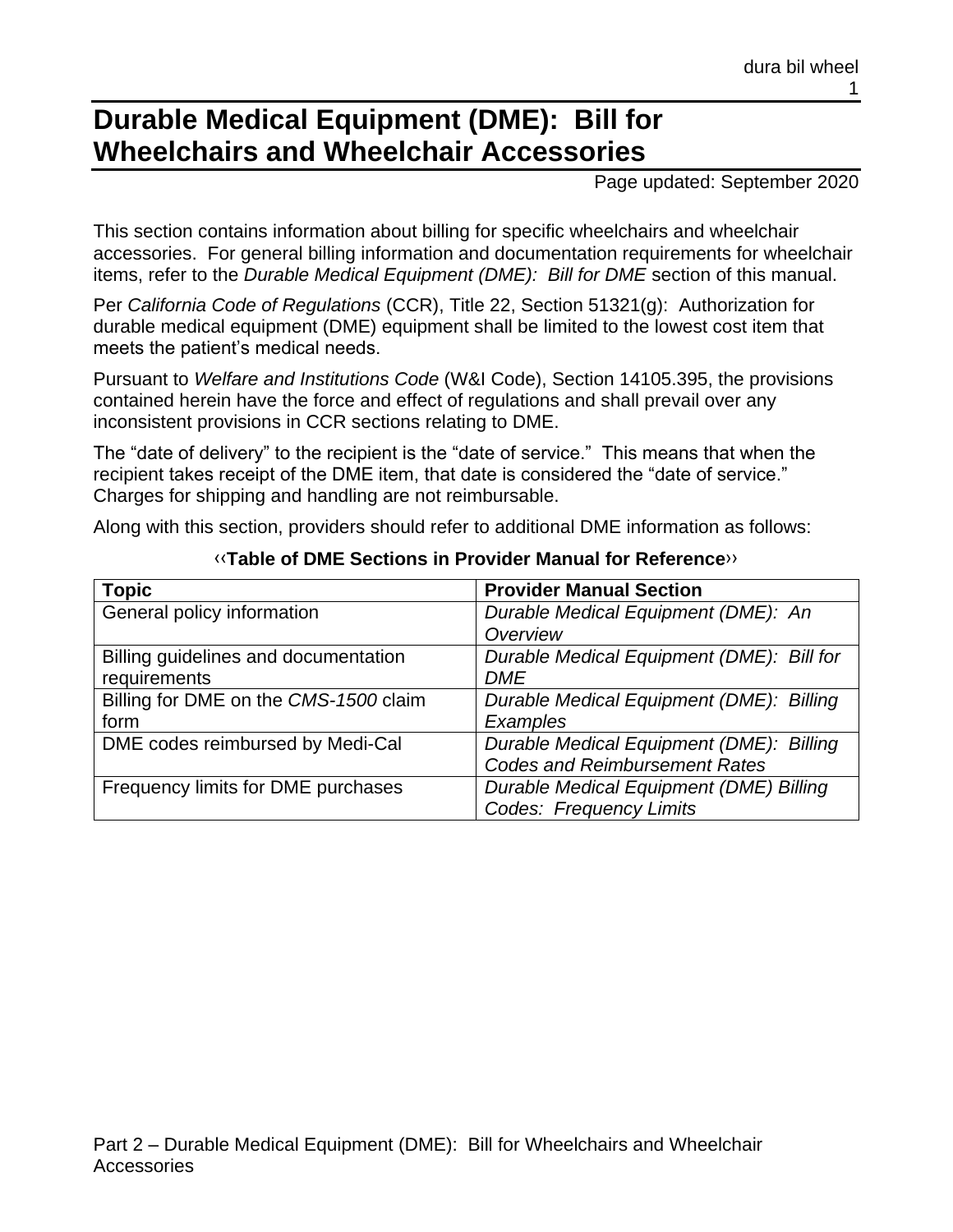# **Wheelchair Group**

The wheelchair group includes the following items:

- Wheelchairs
- Wheelchair modifications and accessories
- Scooters

# **Treatment Authorization Requests**

*Treatment Authorization Requests* (TAR) for codes within the wheelchair group must be submitted to the TAR Processing Center.

# **Documentation for Purchase or Rental**

Unless otherwise specifically noted, all TARs for the purchase or rental of items within the wheelchair group must have the following documentation attached:

- Completed 50-1 TAR form
- [‹‹A](#page-16-0) copy of the signed prescriptio[n››](#page-16-1)
- One of the following completed and signed forms (that can be found in the *Durable Medical Equipment and Medical Supplies* section of the appropriate Part 2 Medi-Cal provider manual or on the Forms page of the Medi-Cal website:
	- DHCS 6181-A: *Certificate of Medical Necessity for a Manual Wheelchair, Standard or Custom*
	- DHCS 6181-B: *Certificate of Medical Necessity for a Motorized Wheelchair, Custom or Standard*
	- DHCS 6181-C: *Certificate of Medical Necessity for a Power Operated Vehicle (POV) AKA Scooter, Standard or Bariatric*

Alternatively, a different form or document may be submitted if it contains all information requested on the DHCS wheelchair form for that item.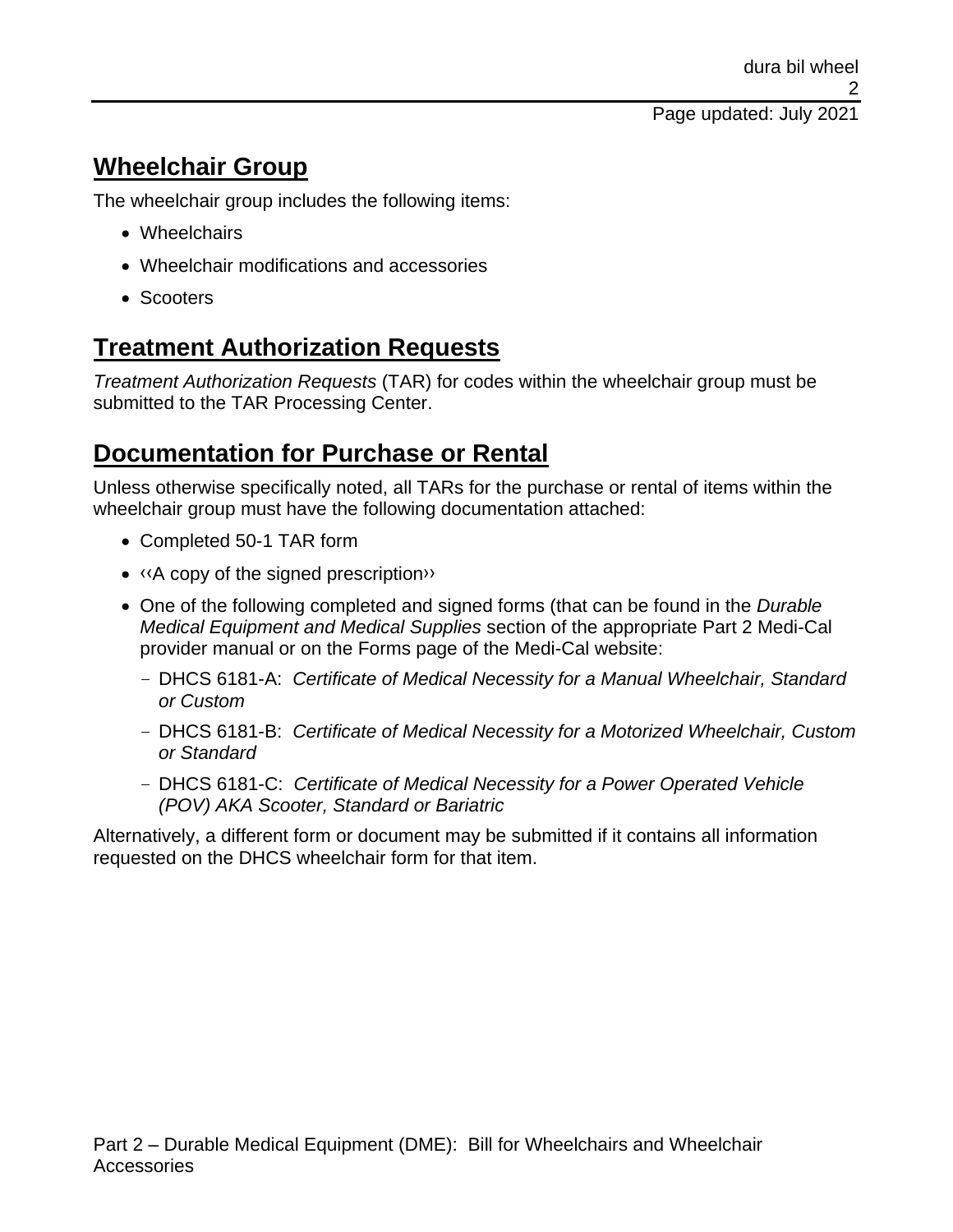#### Page updated: July 2021

- For listed items: Specific medical justification for each item is requested, using either the DHCS 6181 form or additional medical documentation, such as physician's notes or therapist documentation relevant to the request.
- Medical records submitted with the TAR for wheelchairs must include the following documentation:
	- 1. List of mobility and seating impairment to be accommodated
	- 2. Equipment currently owned by the recipient, detailed features of the DME item and the date of purchase
	- 3. Verification and documentation that other treatments of lesser mobility devices do not safely accommodate the recipient's mobility impairment
	- 4. Verification and documentation that the requested equipment will fit and be usable in all living areas used by recipient
	- 5. An explanation of how the living areas will be accessed by the recipient with the requested equipment
	- 6. Verification and documentation that the recipient and/or caregiver understand how to care for and use the requested equipment; and
	- 7. If applicable, a seating evaluation by a qualified therapist/Assistive Technology Professional (ATP) for the following: neurological conditions; complex orthopedic along with neurological conditions; pediatric wheelchairs.

### **Documentation for Repair or Maintenance**

TARs for repair, maintenance or replacement parts are required when the cumulative cost exceeds \$250 within a calendar month. [‹‹T](#page-16-0)ARs for repair, replacement parts or maintenance of items within the wheelchair group require a prescription from the treating practitioner requesting the repair, replacement parts or maintenance of a specific wheelchair or scoote[r››.](#page-16-1) The TAR must include identification of the manufacturer, model and serial number of the wheelchair or scooter, as well as replacement parts, if applicable.

For information about billing for repairs and/or maintenance, refer to the *Durable Medical Equipment (DME): Bill for DME* section of this manual.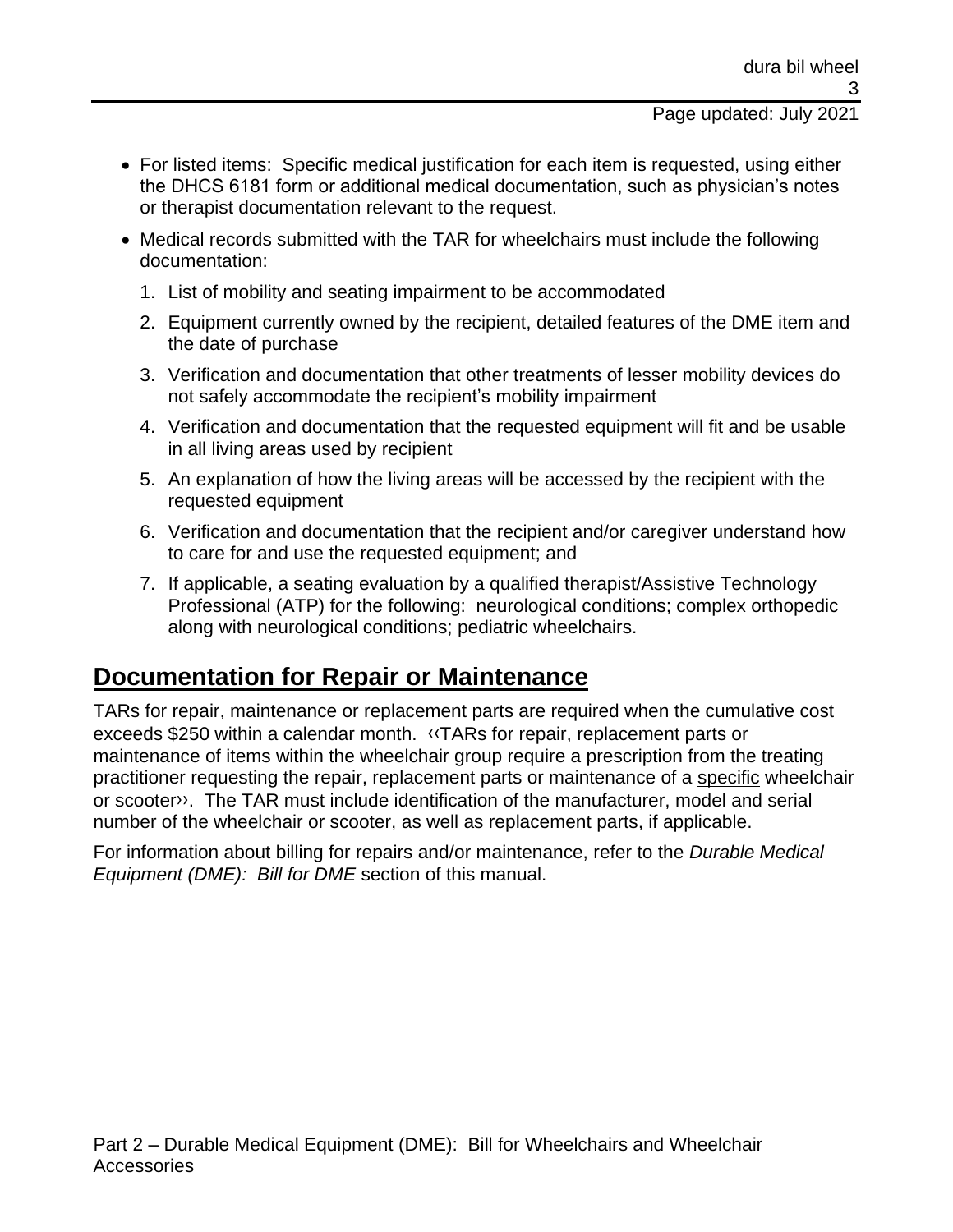# **Lightweight Wheelchairs**

Lightweight wheelchairs must be billed with HCPCS code K0003 (lightweight wheelchair), K0004 (high strength, lightweight wheelchair) or K0012 (lightweight portable motorized/power wheelchair).

## **Ultralightweight Wheelchairs**

Ultralightweight wheelchairs must be billed with HCPCS code K0005 (ultralightweight wheelchair).

# **'Sports' Model Wheelchairs**

The "athletics" or "sports" models of these chairs are not Medi-Cal benefits.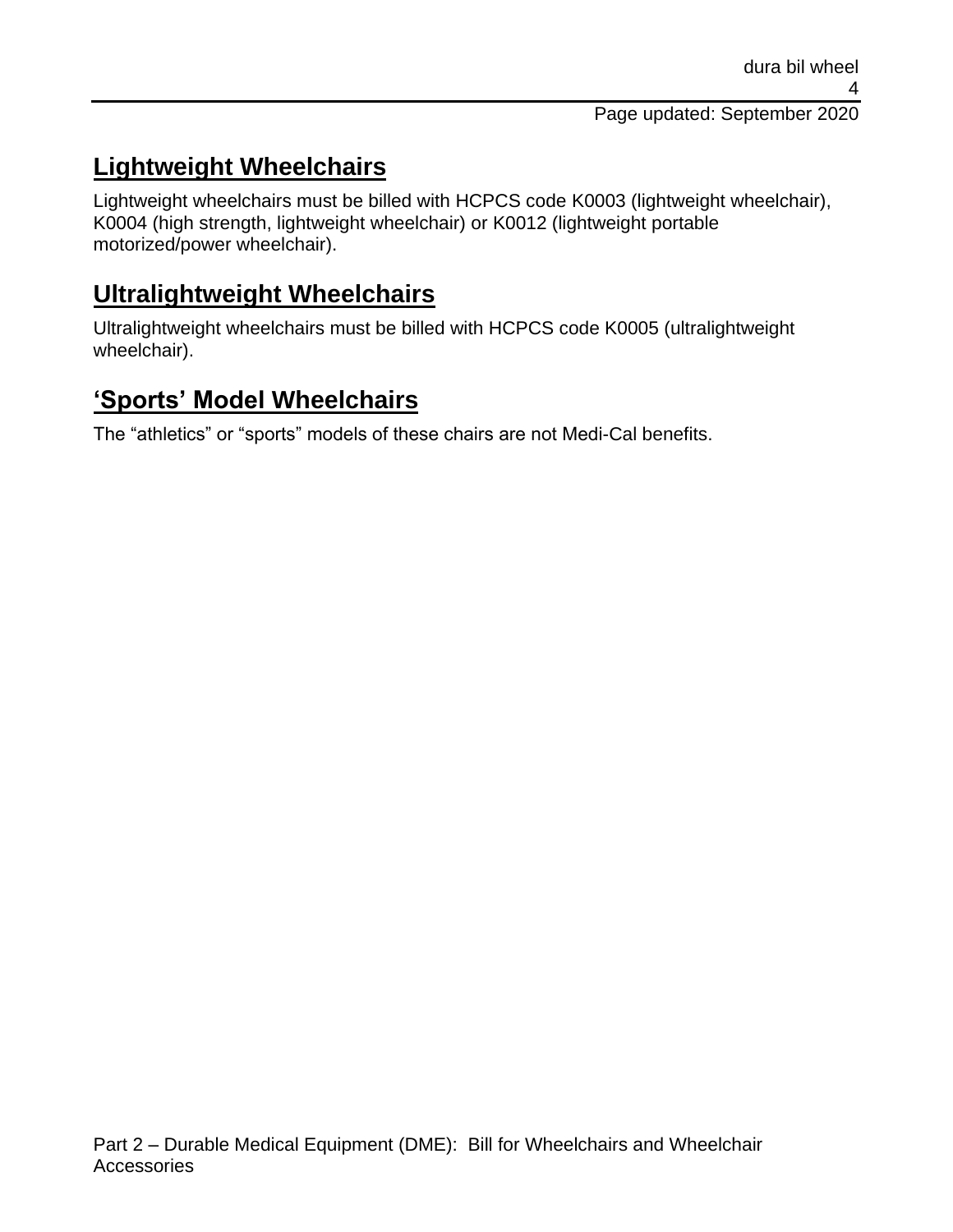# **Authorization**

A TAR is required for ultralightweight wheelchairs. These chairs may be authorized for recipients with a non-ambulatory or limited ambulation clinical condition who would qualify for a standard weight or lightweight wheelchair were it not for weakness in the upper extremities requiring an ultralightweight wheelchair for support locomotion.

The following clinical conditions or other comparable handicaps may justify the design characteristics that these chairs offer:

- High-level paraplegia or low-level quadriplegia resulting from accident, disease or a congenital condition causing upper extremity weakness
- Other sufficiently debilitating neurologic, neuromuscular and musculoskeletal deficits associated with disease states causing upper extremity weakness

# **Push-Rim Activated Power Assist Device**

A push-rim activated power assist device for a manual wheelchair must be billed with HCPCS code E0986 (manual wheelchair accessory, push activated power assist, each). For additional coverage criteria, refer to the *Durable Medical Equipment (DME): Wheelchair and Wheelchair Accessories Guidelines* section of the appropriate Part 2 manual.

# **Wheel Bearings**

Replacement wheelchair bearings for both manual and power wheelchairs are billed with HCPCS code E2210 (wheelchair bearings, any type, replacement only, each). Reimbursement is limited to 12 bearings per year for manual wheelchairs and 20 bearings per year for power wheelchairs.

Providers must document in the *Additional Claim Information* field (Box 19) of the claim, or on an attachment to the claim, whether the bearings are for a manual or power wheelchair.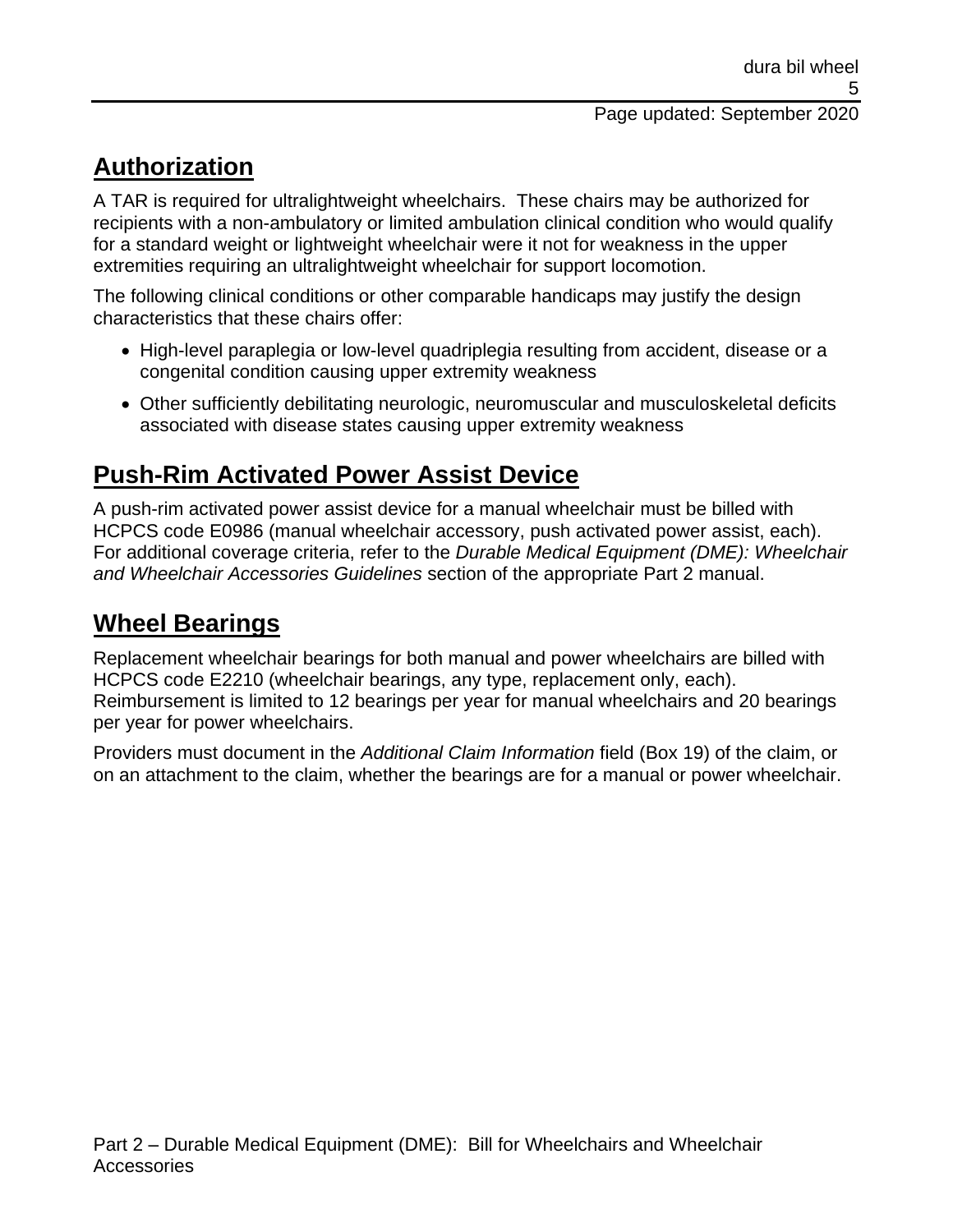## **Manual Wheelchair: Wheels, Casters and Tires/Wheel Equipment and Accessories**

HCPCS codes E2220 thru E2222, E2224, K0069 thru K0072 and K0077 (wheels, casters and tires – manual wheelchair) and E0967, E2206, and E2398 (wheel equipment and accessories) must be billed with modifiers NURB/RBNU. Documentation of the patient-owned equipment these accessories are applied to must be included in the *Additional Claim Information* field (Box 19) of the claim.

# **Arm of Chair**

HCPCS code K0019 (arm pad, replacement only, each) must be billed with modifiers NURB/RBNU. Documentation of the patient-owned equipment these accessories are applied to must be included in the *Additional Claim Information* field (Box 19) of the claim.

# **Footrests and Legrests**

HCPCS codes E0995, K0037, K0042 thru K0047 and K0050 thru K0052 (footrests and legrests) must be billed with modifiers NURB/RBNU. Documentation of the patient-owned equipment these accessories are applied to must be included in the *Additional Claim Information* field (Box 19) of the claim.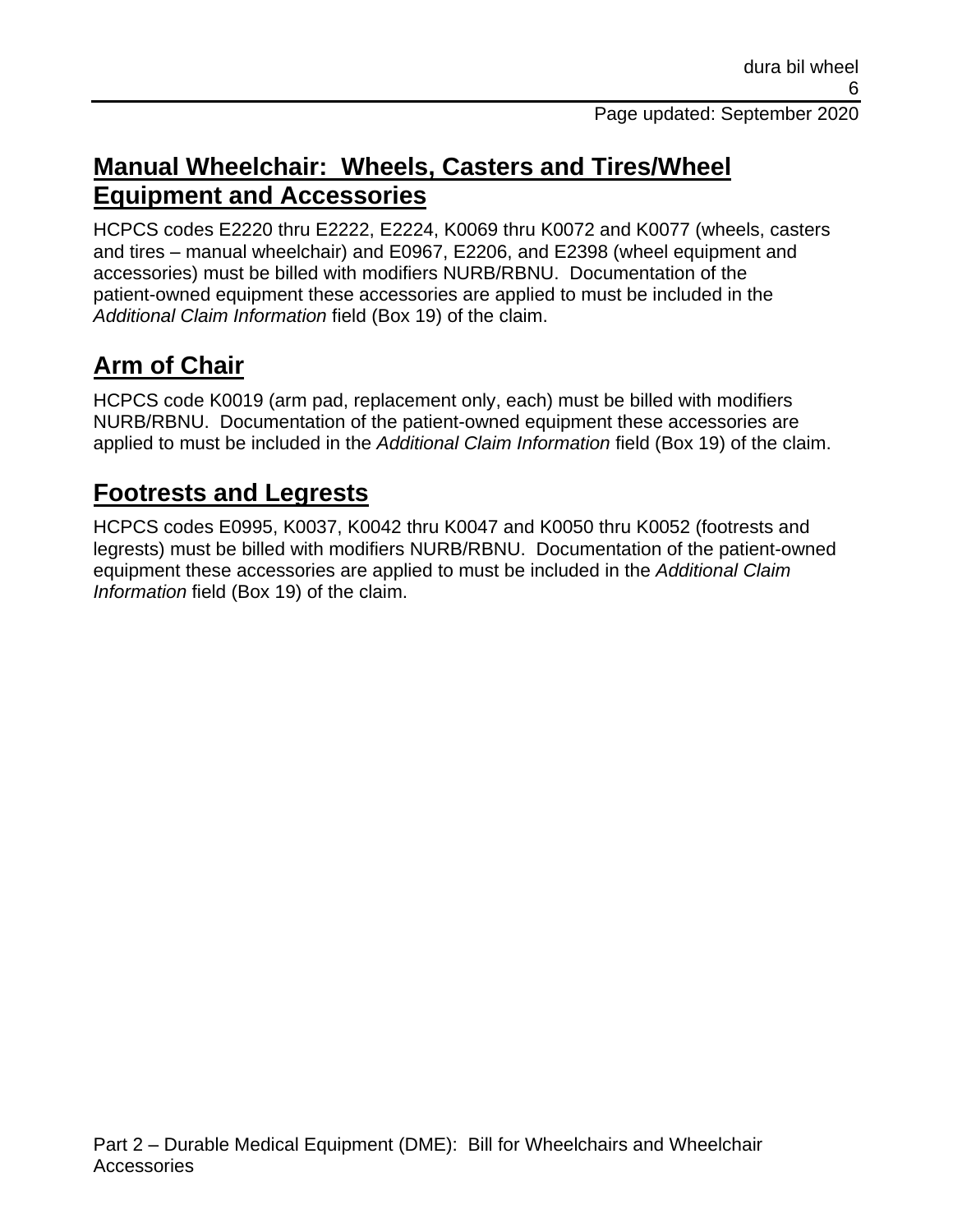## **Power Mobility Documentation**

Claims for power mobility products must include documentation of the following:

- Least costly alternative
- Medical needs of the recipient
- Justification for the proposed item
- All other alternatives that have been investigated for the recipient and the reasons why the alternative items do not meet the medical needs of the recipient

### **Power Elevated Legrests**

HCPCS code E1010 (wheelchair accessory, addition to power seating system, power leg elevation system, including leg rest, pair) is the correct code for power elevated legrests. Claims for power elevated legrests must use code E1010. Using any other codes, such as K0108 (wheelchair component or accessory, not otherwise specified), will result in claim denials.

HCPCS code E1012 (wheelchair accessory, addition to power seating system, center mount power elevating leg rest/platform, complete system, any type, each) must be billed with modifiers NU or NURB/RBNU.

### **Power Wheelchairs**

Claims for HCPCS codes E1239, K0010, K0011, K0012 and K0014 (power wheelchairs) are restricted to repair only and must be billed with modifier RB (replacement of a part of DME furnished as part of a repair) and include documentation the repair is for patient-owned equipment. Claims billed with modifiers NU (purchase) or RR (rental) will be denied. (Use of purchase or rental modifiers with wheelchair code K0011 is only allowable for an iBOT Mobility System. For more information, see "Stair-Climbing Wheelchair" in this section.) Providers billing for a purchase or rental of power wheelchairs must use the most current HCPCS codes.

**Note:** This policy is effective for dates of service on or after November 1, 2007.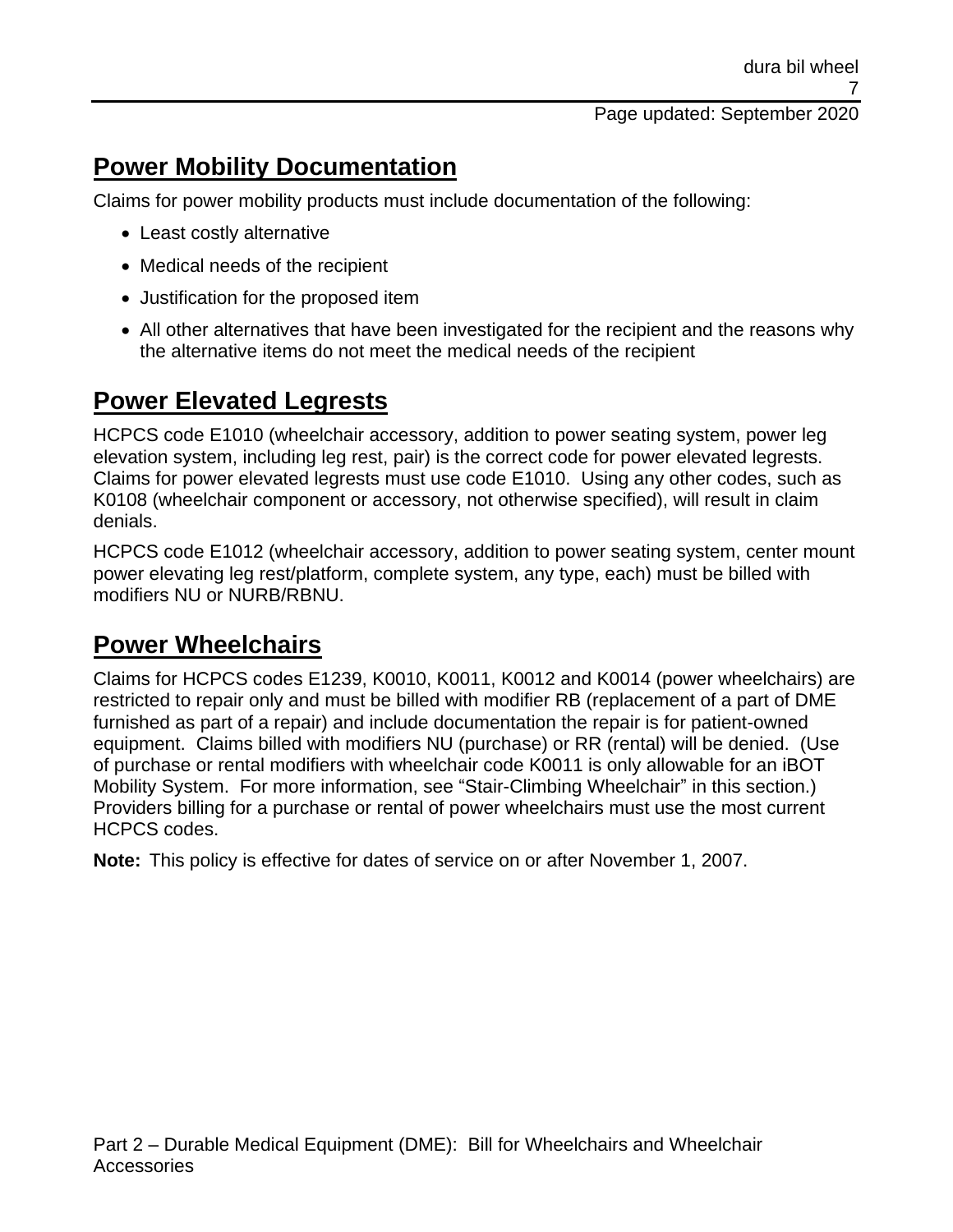### **Drive Belt**

HCPCS code K0098 (drive belt for power wheelchair, replacement only) must be billed with modifiers NURB/RBNU. Documentation of the patient-owned equipment these accessories are applied to must be included in the *Additional Claim Information* field (Box 19) of the claim.

#### **Wheelchair Base**

Claims for HCPCS codes K0008 (custom manual wheelchair/base) and K0013 (custom motorized, power wheelchair base) must be billed with modifiers NU or RB.

### **Power Wheelchair Interface**

HCPCS codes E2312, E2321, E2322, E2327 and E2373 are special power wheelchair interface procedure codes. Claims for these codes must be billed with modifier NU (new equipment [purchase]) or RR (rental) at the time the wheelchair is initially purchased or rented. Reimbursement will be the lesser of the amount billed or the maximum allowable for modifier NU or RR, as appropriate.

#### **Replacement**

DME modifier KC (replacement of special power wheelchair interface) should be used only for the replacement of a power wheelchair interface (codes E2312, E2321, E2322, E2327 and E2373) due to the following situations:

- A change in the patient's condition
- When both the interface and the controller electronics are being replaced due to irreparable damage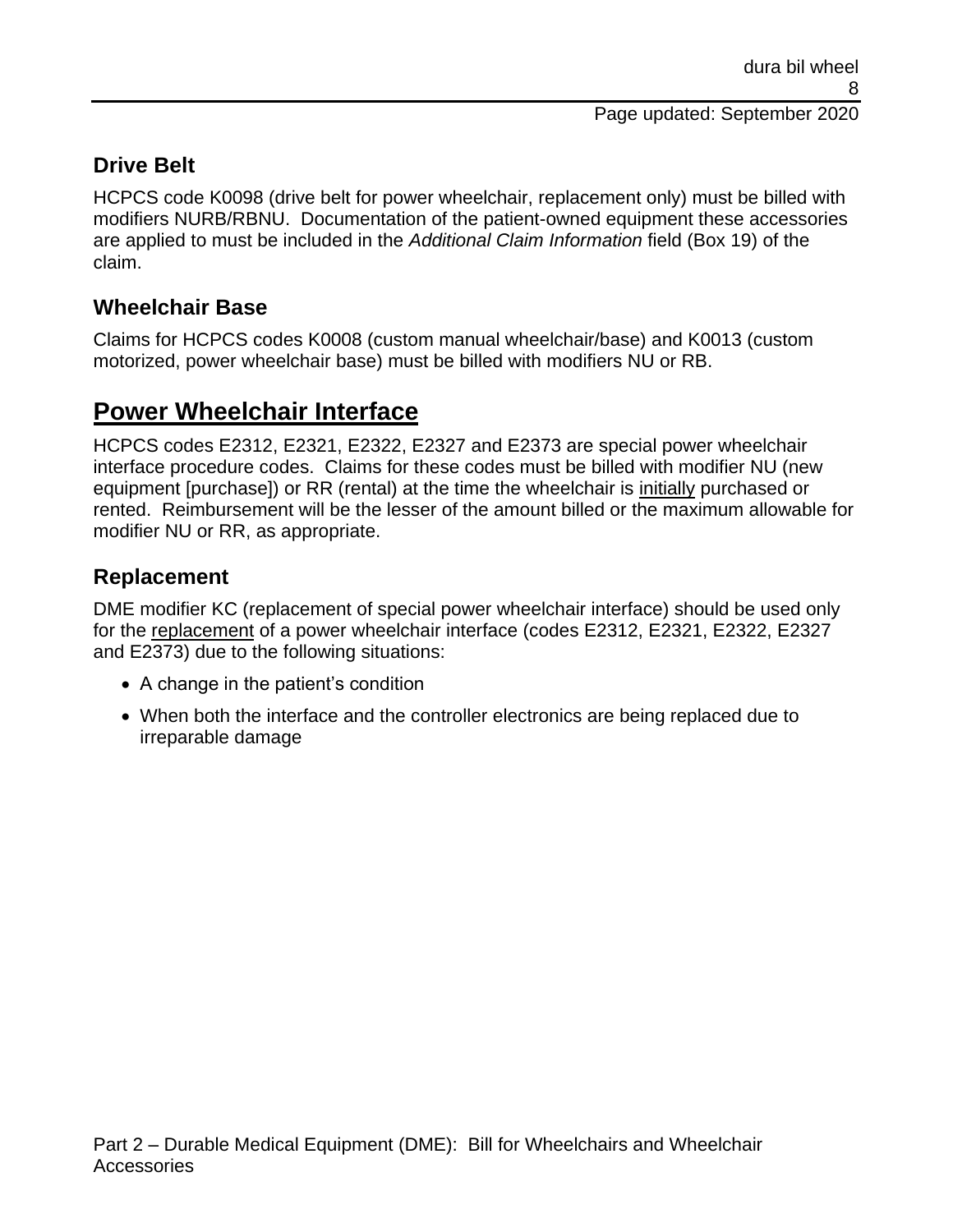Modifier KC with codes E2312, E2321, E2322, E2327 and E2373 are replacement items not separately reimbursable with the initial purchase of power wheelchair base codes K0813 thru K0816, K0820 thru K0831, K0835 thru K0843, K0848 thru K0864, K0868 thru K0871, K0877 thru K0880, K0884 thru K0886, K0890, K0891 or K0898.

Claims for the replacement of these special interface codes E2312, E2321, E2322, E2327 and E2373 must be billed with modifiers RB/NU/KC (for a patient-owned power wheelchair) or RR/KC (for a power wheelchair rental). The modifiers must be entered on the claim in that specific order. Reimbursement for the replacement of a power wheelchair interface for a patient-owned power wheelchair (as identified by the use of modifiers RB/NU/KC with documentation regarding the specific power wheelchair and that it is owned by the patient) does not include the cost of labor. Providers may bill code K0739 to be separately reimbursed for labor. Code K0739 is not separately reimbursable for the replacement of the power wheelchair interface on a rental power wheelchair (modifiers RR/KC).

- **Reminder:** Modifiers are entered on the claim without a preceding hyphen, separating slashes or other punctuation.
- **Note:** Modifiers (including NU, RP, RB and RR) are not required or allowed when billing code K0739.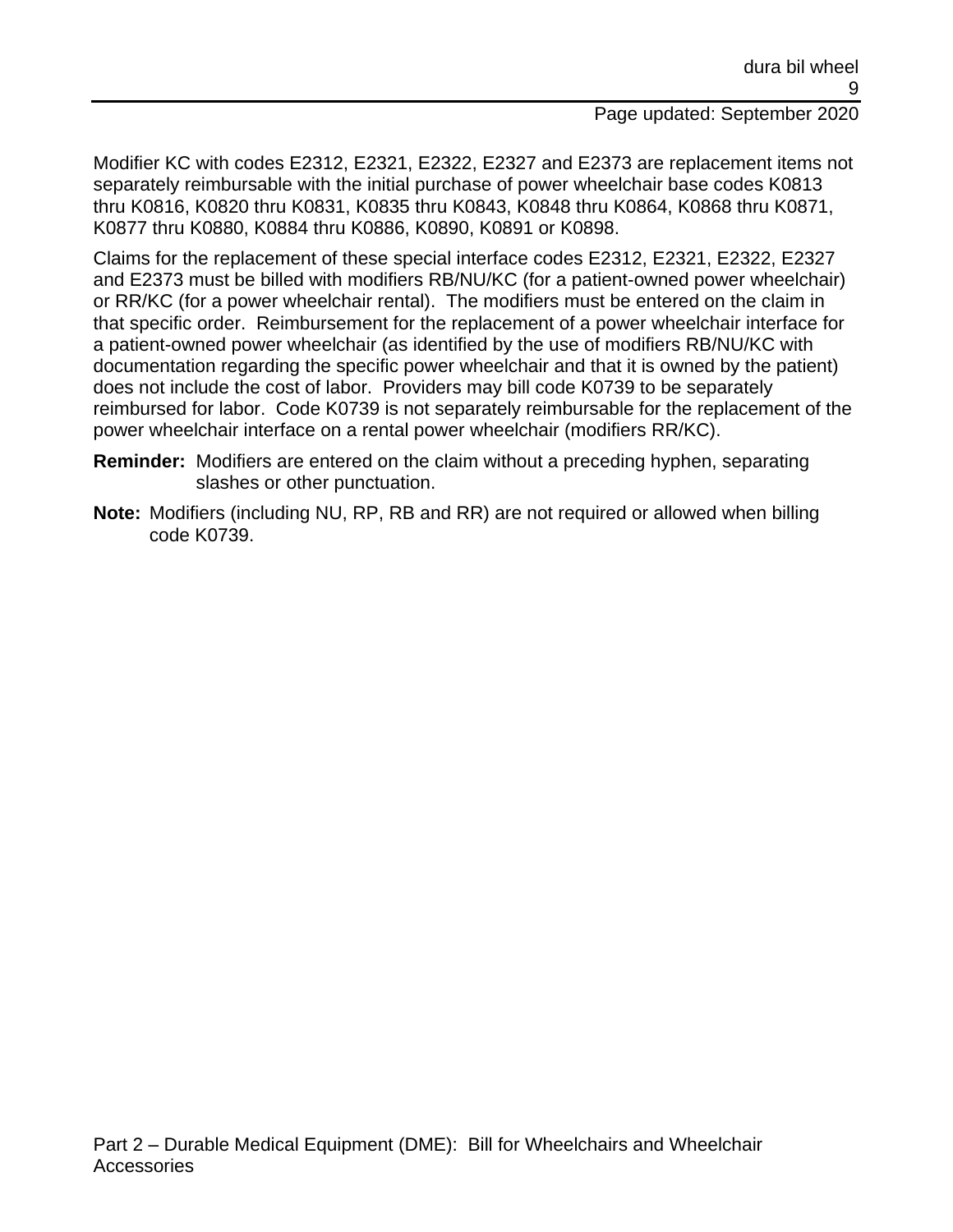#### **Reimbursement**

Reimbursement will be the lesser of the amount billed or the maximum allowable as shown in the following table:

| <b>HCPCS Code</b> | <b>Rental Rate</b><br><b>Modifier RR</b> | <b>Rental Rate</b><br><b>Modifiers</b><br><b>RR/KC</b> | <b>Purchase Rate</b><br><b>Modifier NU</b> | <b>Purchase Rate</b><br><b>Modifiers</b><br><b>RB/NU/KC</b> |
|-------------------|------------------------------------------|--------------------------------------------------------|--------------------------------------------|-------------------------------------------------------------|
| E2312             | \$223.84                                 | \$257.20                                               | \$1,764.30                                 | \$2,572.10                                                  |
| E2321             | $\sqrt{\phantom{0}}$ (150.85)            | \$223.10                                               | \$1,198.22                                 | \$2,231.00                                                  |
| E2322             | $$$ (137.99)                             | \$236.26                                               | \$1,063.45                                 | \$2,362.59                                                  |
| E2327             | $\sqrt{\frac{256.78}{}}$                 | \$342.08                                               | \$1,969.80                                 | \$3,420.77                                                  |
| E2373             | \$78.01                                  | \$125.83                                               | \$614.99                                   | \$1,258.35                                                  |

## **Power Wheelchair Accessories**

HCPCS codes E2374 thru E2376 and E2381 thru E2397 (power wheelchair accessories) may only be reimbursed as purchased replacement items for patient-owned equipment. They are not separately reimbursable within the same month of purchase of power wheelchair codes K0813 thru K0891. Claims must be billed with modifiers RBNU (labor for replacement is allowed). Documentation of the patient-owned equipment these accessories are applied to must be included in the *Additional Claim Information* field (Box 19) of the claim.

HCPCS codes E2358 and E2359 (power wheelchair, group 34 non-sealed/sealed lead acid batteries, respectively) must be billed with modifier RR or NU. HCPCS codes E2626 thru E2633 (wheelchair accessories) must be billed with modifiers RB, RR or NU, as well as RT or LT. HCPCS code E2377 (power wheelchair accessory, expandable controller, including all related electronics and mounting hardware, upgrade provided at initial issue) may be reimbursed separately with the rental or initial purchase of power wheelchair codes K0835 thru K0891.

HCPCS code E2378 (power wheelchair component, actuator, replacement only) must be billed with modifiers NU/RBNU.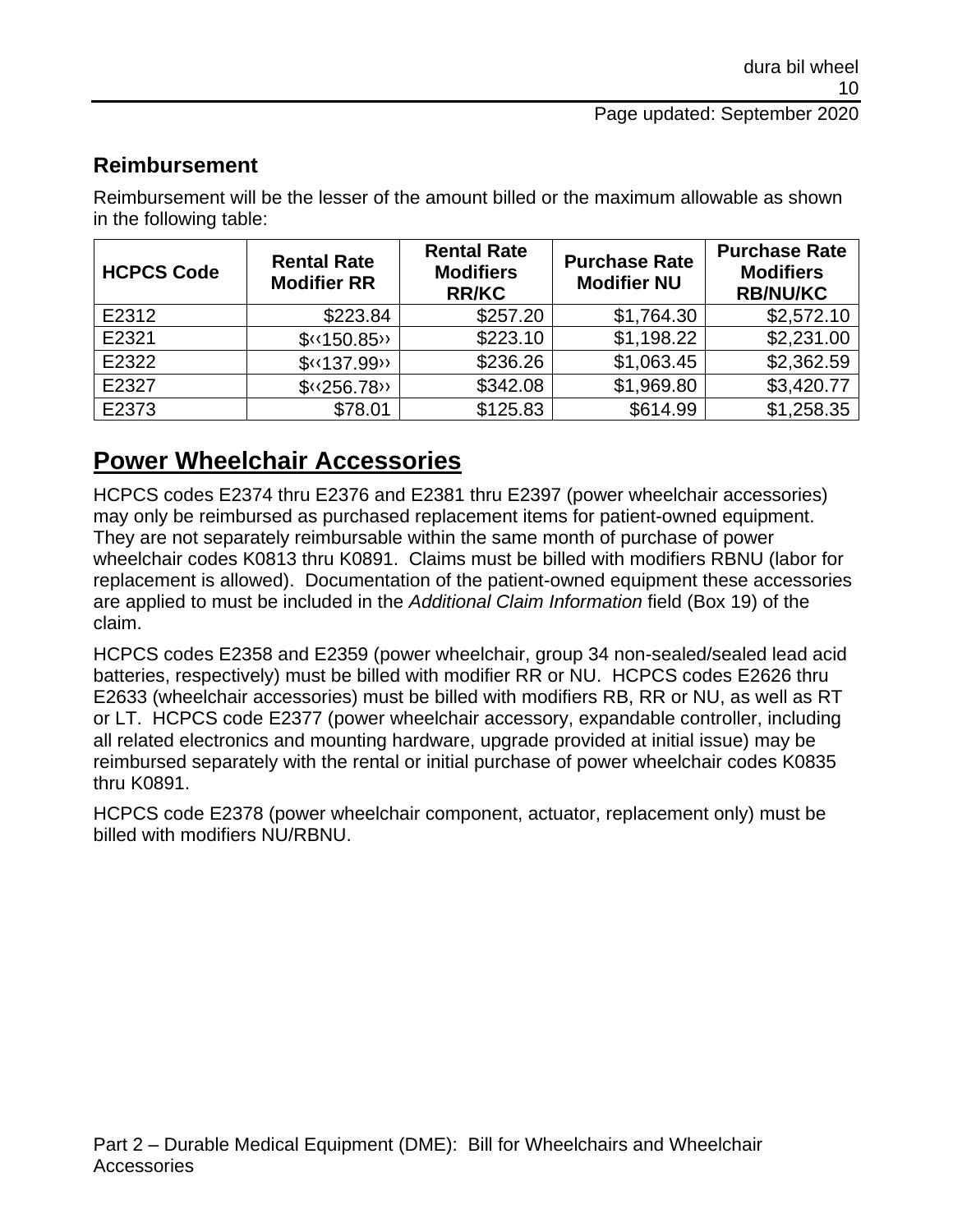# **Stair-Climbing Wheelchair**

The iBOT Mobility System (stair-climbing wheelchair) is a Medi-Cal benefit, subject to authorization. Providers must bill using HCPCS code K0011 (standard-weight frame motorized/power wheelchair with programmable control parameters). Because the iBOT Mobility System is not FDA-approved for children, the stair-climbing wheelchair is reimbursable only to recipients who are 21 years of age or older. California Children's Services (CCS) authorization is not allowable for reimbursement.

The recipient must have a medical condition that necessitates the use of a wheelchair and a medical need for vertical ambulation within the home. Recipients whose disability limits them from work and who are vocationally eligible (excluding the elderly) must undergo evaluation by the Department of Rehabilitation.

### **TAR Requirements**

[‹‹A](#page-16-0) *Treatment Authorization Request* (TAR) must be submitted to the appropriate Medi-Cal field office with a copy of the signed prescription from the treating practitioner trained in the use of the wheelchair in accordance with the manufacturer's recommendations[.››](#page-16-1) If the recipient is enrolled in the Genetically Handicapped Persons Program (GHPP), documentation must be submitted with the service authorization request to the GHPP program for determination of medical necessity.

Additionally, a rehabilitation therapist approved by the Johnson and Johnson subsidiary, Independence Technology, must have evaluated and determined that the recipient has the necessary physical and cognitive skills to operate the stair climbing wheelchair. This evaluation must be submitted in writing with the TAR.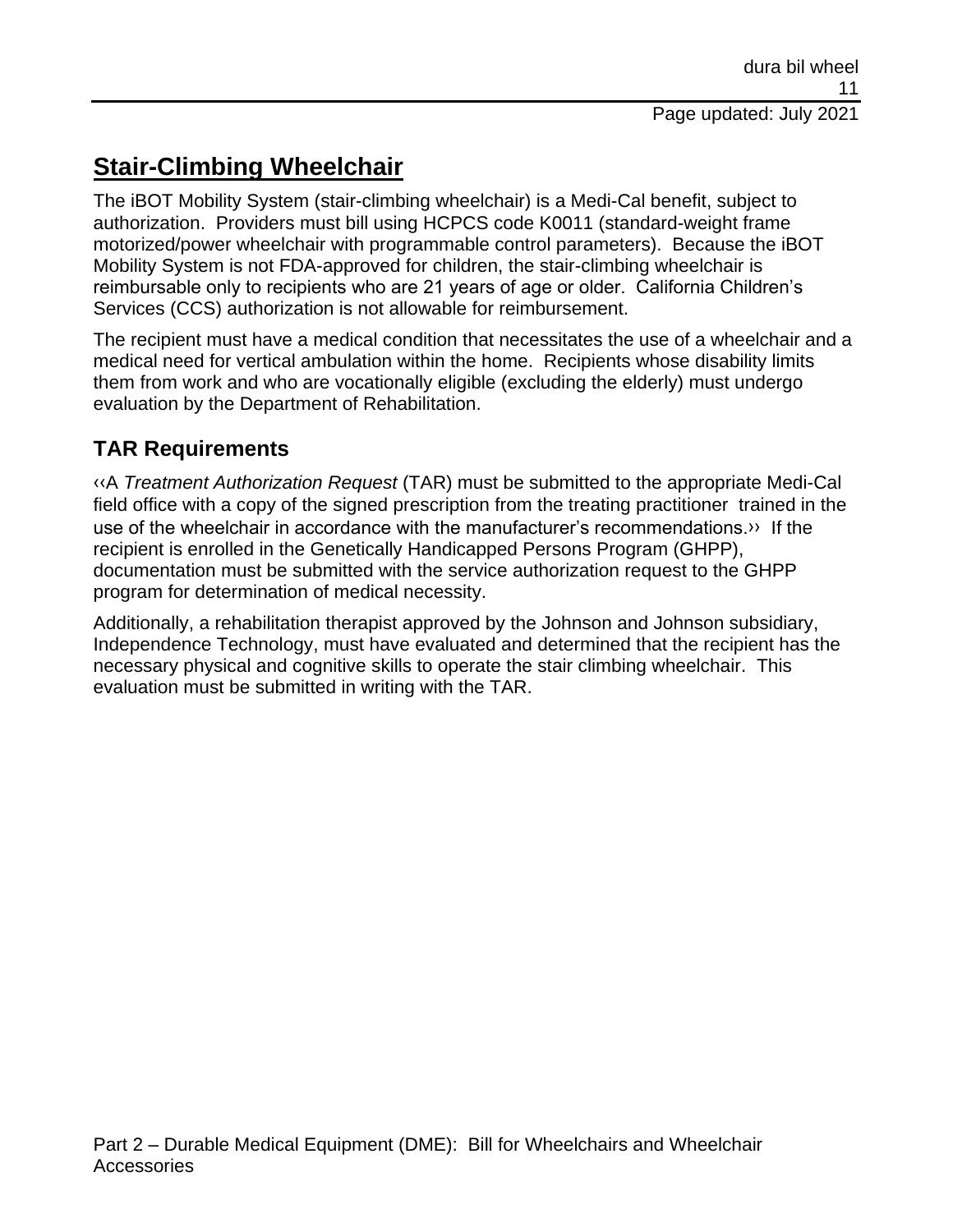### **Billing Requirement**

Claims must identify that the use of HCPCS code K0011 is for an iBOT Mobility System when billed with modifiers NU (purchase) or RR (rental). Claims billed with modifier RB (replacement of a part of DME furnished as part of a repair) must include documentation that the repair is for patient-owned equipment.

### **Pediatric**

Reimbursement for pediatric wheelchair modifications and accessories HCPCS codes E2291 thru E2295 (back or seat, planar or contoured) includes a fixed mounting hardware system that attaches the seating system, as one unit or two separate units, to the mobility base frame, but allows for the unit(s) to be easily removed for folding.

Adjustable hardware (for example, swing away laterals and swing out abductors) is separately reimbursable, using HCPCS code E1028 (wheelchair accessory, manual swingaway, retractable or removable mounting hardware for joystick, other control interface or positioning accessory). The maximum number of adjustable hardware items may be dispensed on the same date of service.

#### **Positioning Seat**

Refer to the *Durable Medical Equipment (DME): Bill for DME* section in this provider manual for HCPCS code T5001 (special orthotic positioning seat) billing information.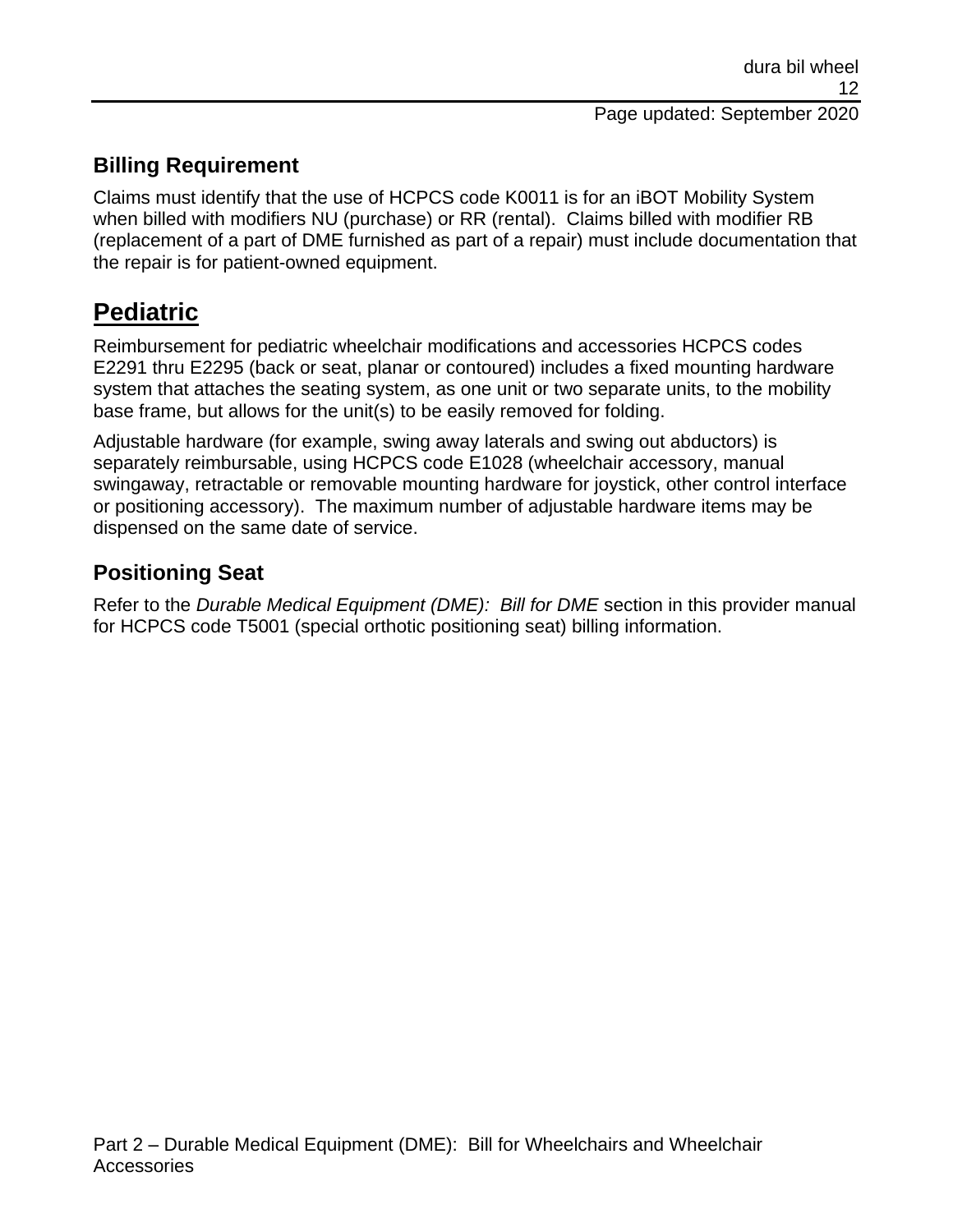# **Scooters**

Scooters are generally billed with HCPCS code E1230 (power operated vehicle [three- or four-wheel non-highway] specify brand name and model number). However, scooters that do not match the descriptor for code E1230 should be billed with HCPCS code K0014 (other motorized/power wheelchair base). Code K0014 requires authorization and is reimbursed "By Report."

Claims for HCPCS codes E1230 and K0014 are restricted to repair only and must be billed with modifier RB (repair). Claims must include documentation that the repair is for patient-owned equipment. Claims billed with modifiers NU (purchase) or RR (rental) will be denied. Any providers billing for a purchase or rental of power-operated vehicles must use the most current HCPCS codes.

**Note:** This policy is effective for dates of service on or after November 1, 2007.

### **Options and Accessories**

Power operated vehicles billed with code E1230 include all options and accessories that are provided at the time of initial purchase or within 30 days including, but not limited to, batteries, battery chargers, seating systems, etc.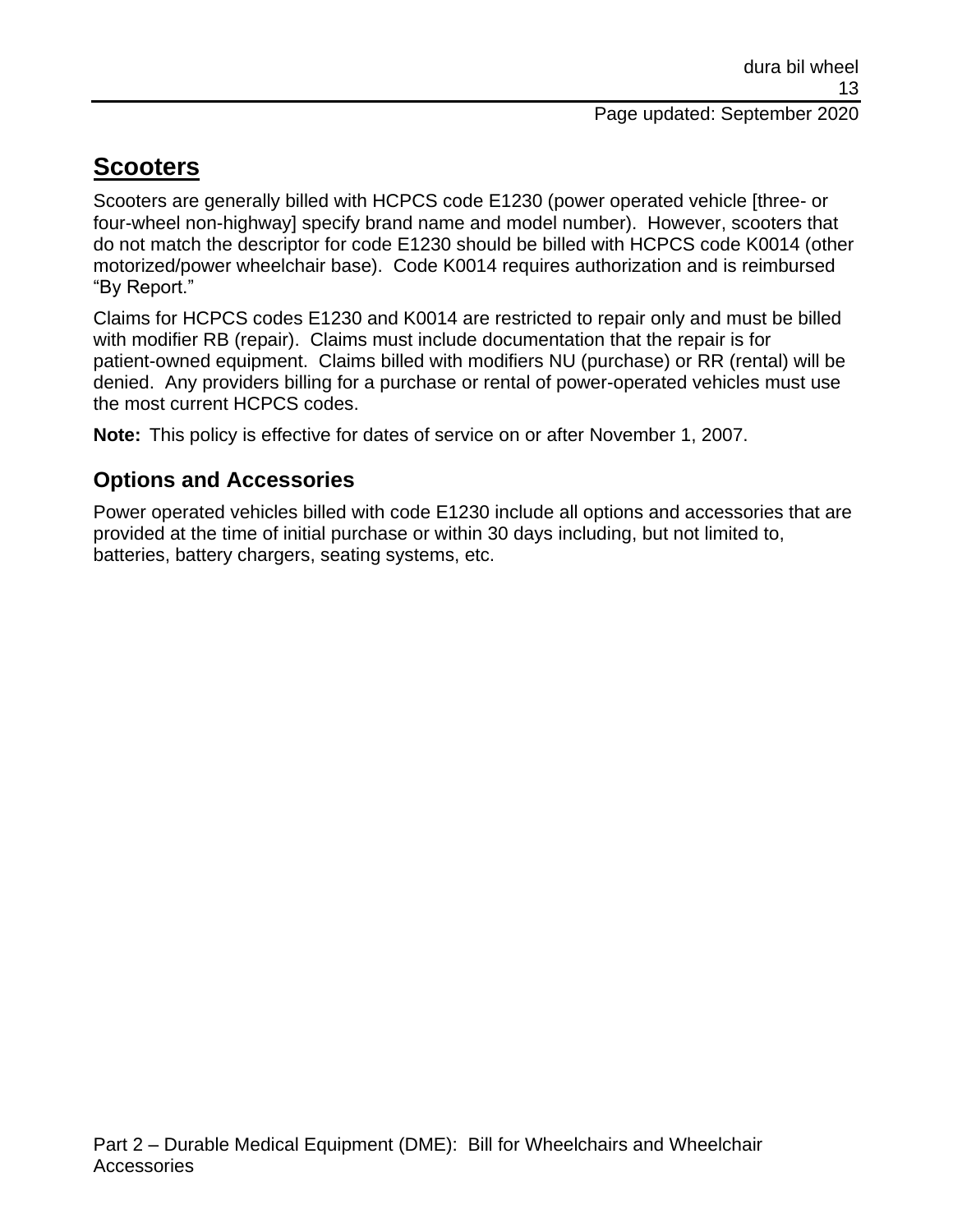# **Unlisted Wheelchair or Wheelchair Accessory Items**

#### **Coverage**

Medi-Cal covers unlisted wheelchair and wheelchair accessory items for patients who meet the established criteria.

### **Criteria/Authorization**

As medically necessary, unlisted wheelchair or wheelchair accessory items may be authorized by the Medi-Cal consultant based upon documentation submitted with the TAR for the specific item.

### **Billing**

Bill [‹‹u](#page-16-0)nlisted wheelchair and wheelchair accessory item[s››](#page-16-1) with HCPCS code K0108 (wheelchair component or accessory, not otherwise specified).

For information about billing for unlisted wheelchair accessory items refer to the *Durable Medical Equipment (DME): Bill for DME* section in this manual.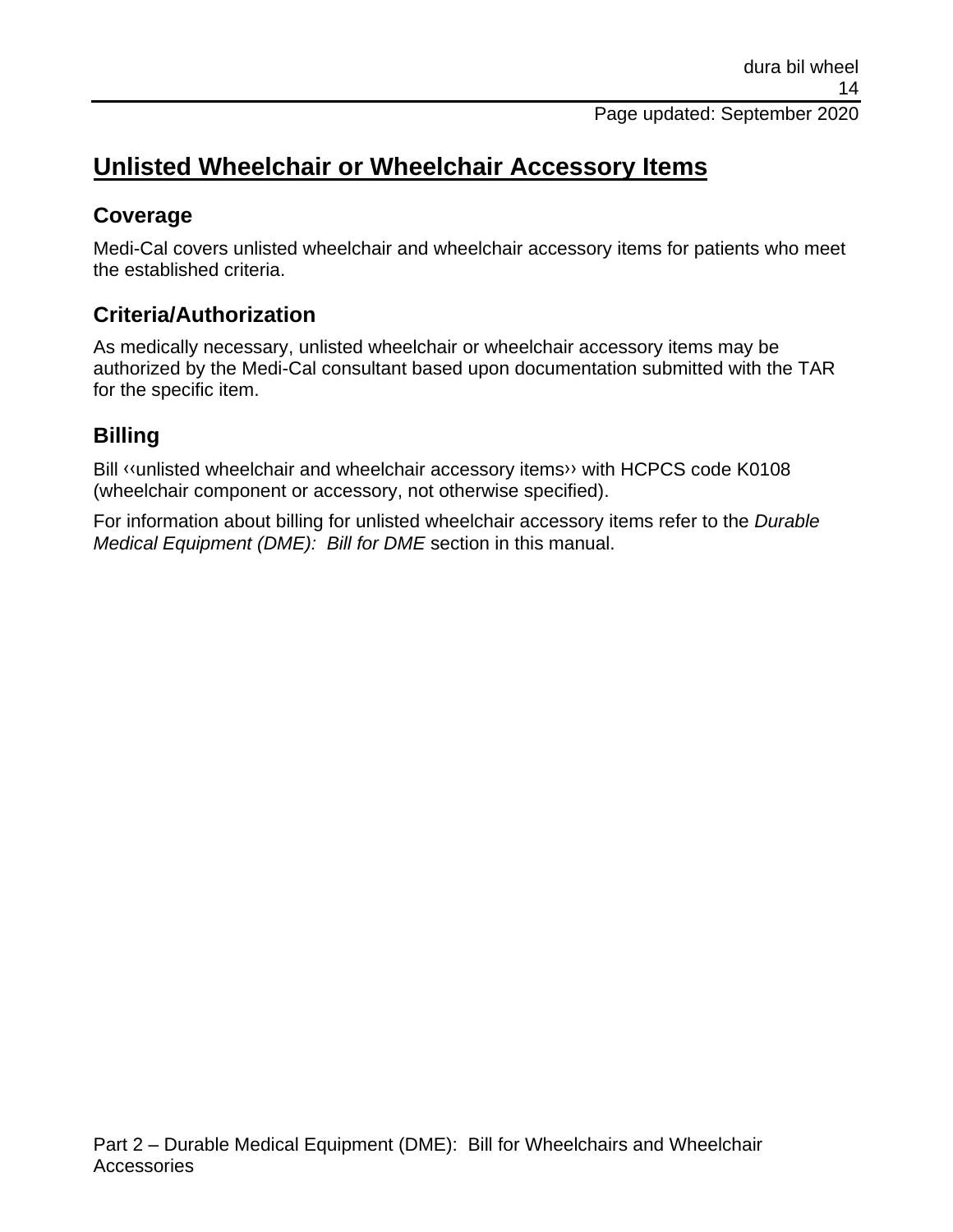# **Wheelchair Accessories Not Separately Reimbursable**

A Column II code is included in the reimbursement for the corresponding Column I code when provided within the same month of service. When multiple codes are listed in Column I, all the codes in Column II relate to each code in Column I.

| <b>Column I</b>                                                                           | <b>Column II</b>                                                                                                                                                                                               |
|-------------------------------------------------------------------------------------------|----------------------------------------------------------------------------------------------------------------------------------------------------------------------------------------------------------------|
| <b>Power Operated Vehicle</b><br>(K0800 thru K0812)                                       | All options and accessories                                                                                                                                                                                    |
| Rollabout Chair (E1031)                                                                   | All options and accessories                                                                                                                                                                                    |
| Transport Chair (E1037,<br>E1038, E1039)                                                  | All options and accessories except E0990, K0195                                                                                                                                                                |
| Manual Wheelchair Base<br>(E1161, E1229, E1231 thru<br>E1238, K0001 thru K0007,<br>K0009) | E0967, E0981, E0982, E0992, E0995, E2205, E2206,<br>E2210 thru E2212, E2214, E2215, E2220 thru E2222,<br>E2224 thru E2226, K0015, K0017 thru K0019, K0042<br>thru K0047, K0050, K0052, K0069 thru K0072, K0077 |
| <b>Power Wheelchair Base</b><br>Groups 1 and 2 (K0813 thru<br>K0843)                      | E0971, E0978, E0981, E0982, E0995, E1225, E2340<br>thru E2343, E2366 thru E2370, E2374 thru E2376,<br>E2381 thru E2392, E2394 thru E2396, K0015, K0017<br>thru K0020, K0040 thru K0047, K0051, K0052, K0098    |
| <b>Power Wheelchair Base</b><br>Groups 3, 4 and 5 (K0848 thru<br>K0891)                   | E0971, E0978, E0981, E0982, E0995, E1225, E2366<br>thru E2370, E2374 thru E2376, E2381 thru E2392,<br>E2394 thru E2396, K0015, K0017 thru K0020, K0041<br>thru K0047, K0051, K0052, K0098                      |

#### [‹‹](#page-16-0)**Table of Wheelchair Accessories Not Separately Reimbursable**[››](#page-16-1)

**Groups 3 and 4 Note:** HCPCS codes E2340 thru E2343 are not separately reimbursable for Groups 3 and 4 Power Wheelchair Bases when provided within the same month of service, unless the Group 3 or Group 4 Power Wheelchair Base has a sling/solid seat/back.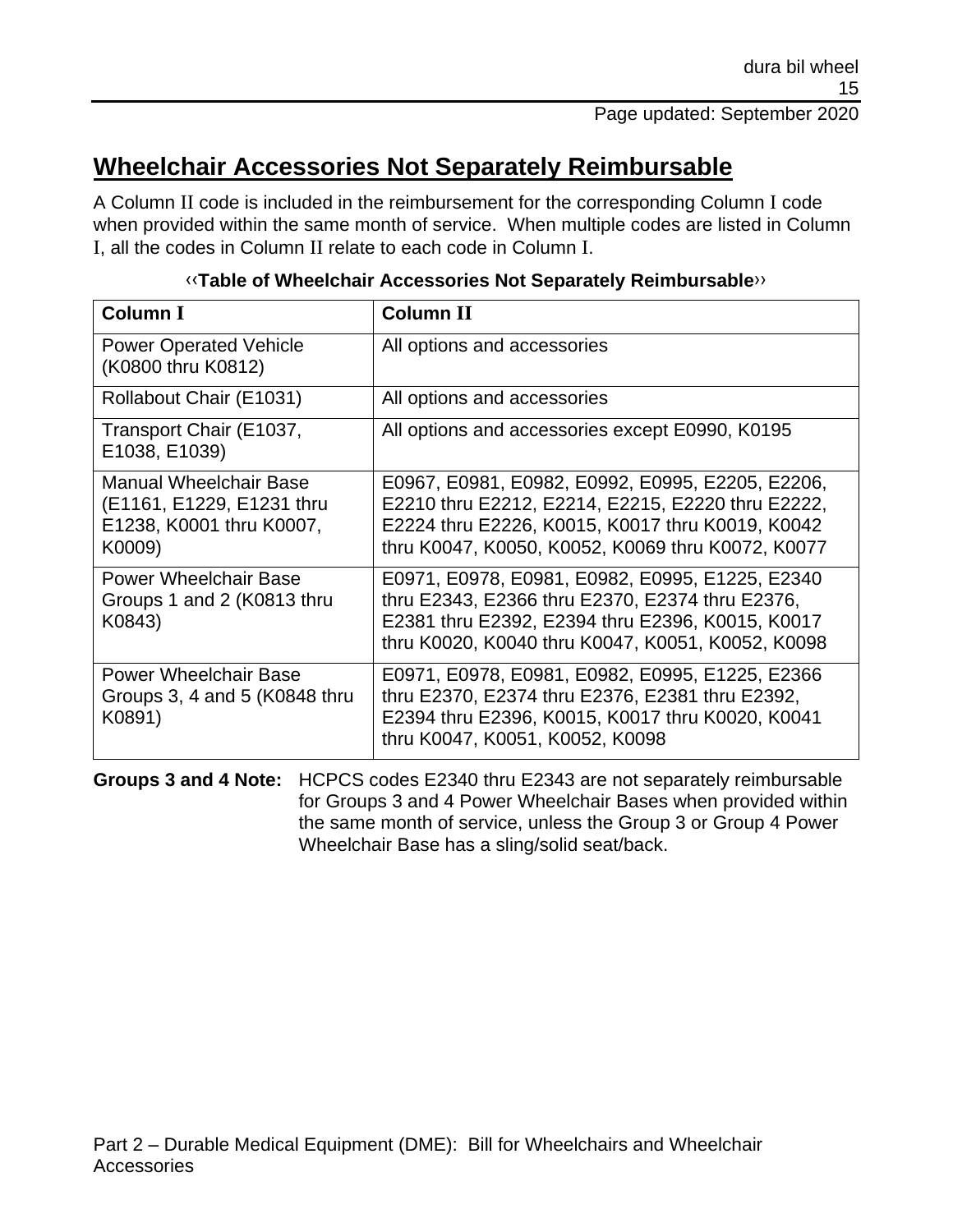| «Table of Wheelchair Accessories Not Separately Reimbursable (continued)» |  |  |  |  |
|---------------------------------------------------------------------------|--|--|--|--|
|---------------------------------------------------------------------------|--|--|--|--|

| <b>Column I</b>                                                 | <b>Column II</b>                                                                        |
|-----------------------------------------------------------------|-----------------------------------------------------------------------------------------|
| E0973                                                           | K0017, K0018, K0019                                                                     |
| E0990                                                           | E0995, K0042 thru K0047                                                                 |
| Power tilt and/or recline seating<br>systems (E1002 thru E1008) | E0973, E2340 thru E2343, K0015, K0017 thru K0020,<br>K0042 thru K0047, K0050 thru K0052 |
| E1009, E1010                                                    | E0990, E0995, K0042 thru K0047, K0052, K0053,<br>K0195                                  |
| E2325                                                           | E1028                                                                                   |
| K0039                                                           | K0038                                                                                   |
| K0045                                                           | K0043, K0044                                                                            |
| K0046                                                           | K0043                                                                                   |
| K0047                                                           | K0044                                                                                   |
| K0053                                                           | E0990, E0995, K0042 thru K0047                                                          |
| K0069                                                           | E2220, E2224                                                                            |
| K0070                                                           | E2211, E2212, E2224                                                                     |
| K0071                                                           | E2214, E2215, E2225, E2226                                                              |
| K0072                                                           | E2219, E2225, E2226                                                                     |
| K0077                                                           | E2221, E2222, E2225, E2226                                                              |
| K0195                                                           | E0995, K0042 thru K0047                                                                 |